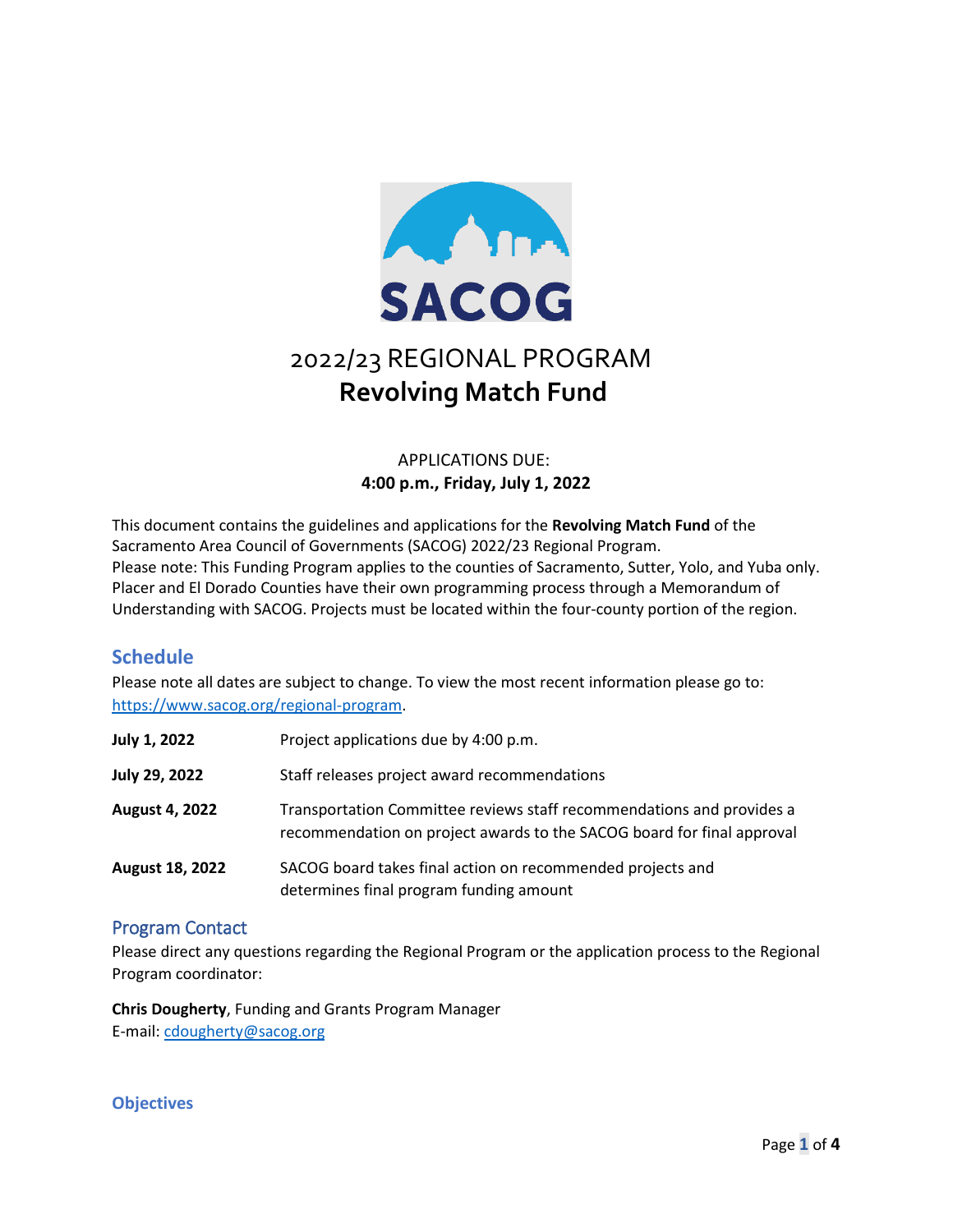The policy framework adopted by the SACOG Board in September 2020 provides the foundation for the Regional Program that includes the Revolving Match Program. The program is intended to help project sponsors with additional funding to help pursue major federal or state grants and to support the delivery of their maintenance and capital programs. A budget of \$19-31 million will be made available from the 2022/23 Funding Round budget to support this program. A sponsor can request up to a maximum of \$4 million per project. *If a selected project does not receive funding from the identified State or Federal funding program in that cycle, funds will not be programmed to the project and will be returned to the program for future rounds.* Two rounds of the Revolving Local Match Fund program will be held each year, to provide opportunities as various federal and state programs are released.

Most of the projects selected for this and other SACOG programs must qualify for the federal/state funding sources available to SACOG. Federal funding requirements are applicable. For capital projects, federal funds may be used for the preliminary engineering phase, which includes environmental work and design, as well as for right-of-way and construction phases.

## **2022 Revolving Local Match Fund Proposed Program Guidelines**

By adding a strategic amount of funding to a project to increase competitiveness for both federal and state grant programs, the Revolving Local Match Fund aims to better leverage the SACOG funding round to position projects that align with SACOG initiatives for larger programs.

## **Project Eligibility**

A complete application must be submitted to SACOG staff to be considered for funding. All of the following conditions must be met for a project to proceed in the evaluation process. Failure to meet each screening consideration will eliminate the project from further consideration.

- Projects must fall within the four-county (Sacramento, Sutter, Yolo, Yuba) region, and be listed in the 2020 MTP/SCS or fit within a lump-sum project category. Lump sum project categories (road maintenance and reconstruction, transit vehicle replacements, operational improvements, Intelligent Transportation Systems, bicycle and pedestrian investments).
- Projects must be federal-aid eligible for Congestion Mitigation & Air Quality (CMAQ), Regional Surface Transportation Program (RSTP) or State Transportation Improvement Program (STIP) funding. Federal-aid eligible projects are those that significantly contain transportation infrastructure in public right-of-way.
- All SACOG member agencies in the four-county region, Caltrans District 3, and transit districts are eligible to apply. Other special districts and other public organizations (e.g., air districts, JPAs, transportation management organizations, BIDs) are also eligible to apply, if they are eligible under the identified federal or state funding program. All primary applicants must have a current Master Agreement with Caltrans in place to be eligible for the funding in this program.
- The project sponsor must identify a specific State or Federal grant funding program in the project application; the project must meet the eligibility requirements of the grant funding program.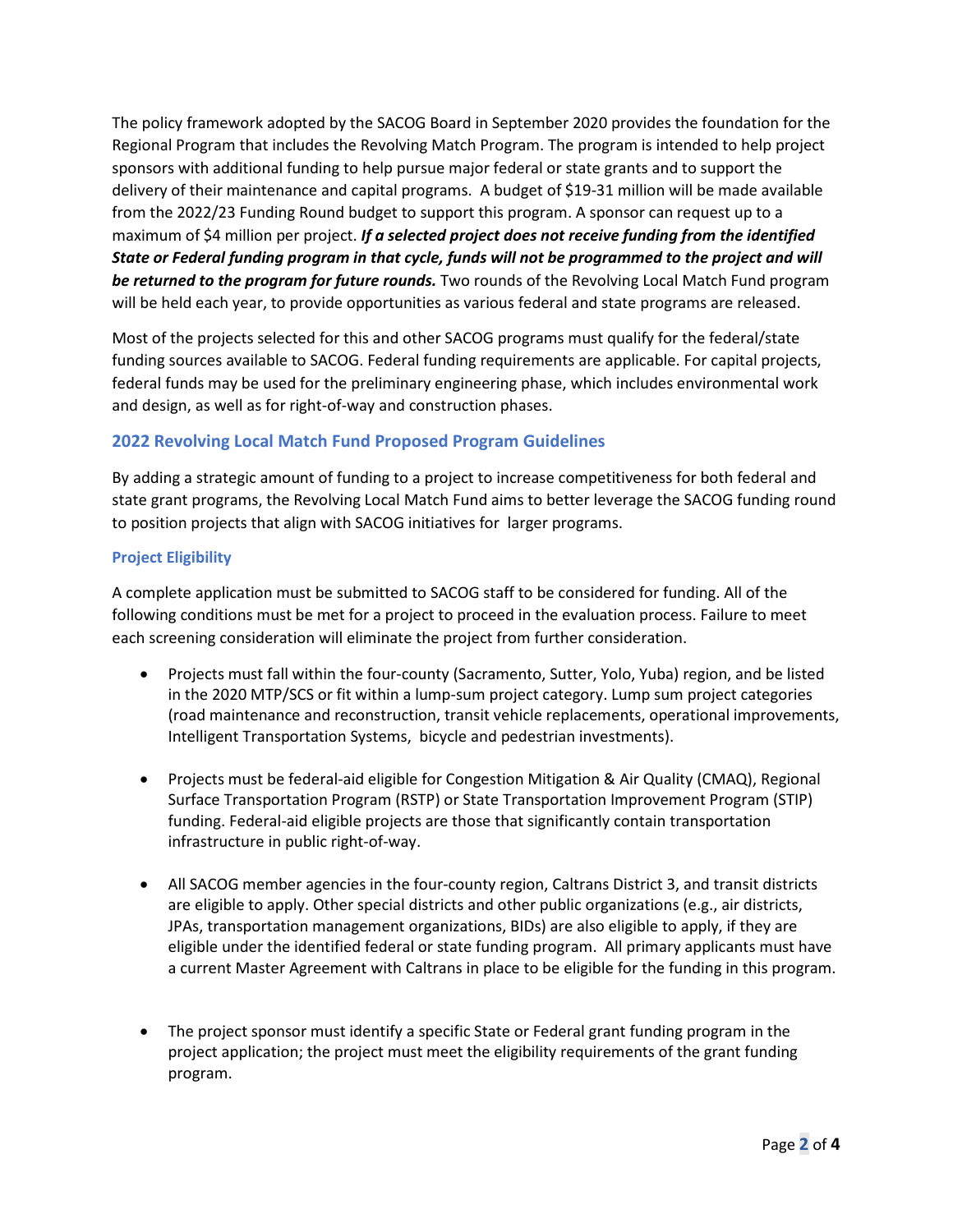- Projects are required to have an approved funding/financial plan and be listed in an adopted prioritized planning document. A draft planning document may be acceptable depending on the phase of the document.
- Projects that are designed to add general purpose unmanaged road or highway capacity will not be considered for this funding program.

SACOG staff will advance any applications meeting all screening criteria into the project prioritization phase.

## **Application Instructions**

This section outlines the requirements for applying for a 2022/23 Regional Program grant in the Project Revolving Match Fund program category.

## Application Submittal

Applications are due by 4:00 p.m. PST on Friday, July 1, 2022. Submit your completed application via email (i.e., no paper applications are required) to the Regional Program manager listed below:

### **Chris Dougherty**, Funding and Grants Program Manager

E-mail: [cdougherty@sacog.org](mailto:cdougherty@sacog.org)

### **The subject line of your submittal email should use the following structure:**

2022/23 Regional Program application: Project Sponsor, Project Title, Program Category

### **Example submittal email subject lines:**

2022/23 Regional Program application: County of Kalamazoo, Heartland Trail, Revolving Match Fund Category

All submittals will receive a confirmation of receipt email within one business day.

Project applications should be no more than two pages in length and include the following:

- A detailed description of the project and the project scope
- An identified funding program for the requested match funding and how the project meets the criteria for the program
- A funding/financing plan
- MTP/SCS project number

The following items should be included as attachments and will not be counted in the overall page limit.

- Link(s) to adopted local planning documents
- A map of project location.
- Additional narrative that supports the project prioritization outcomes listed below. (please limit to two pages total)